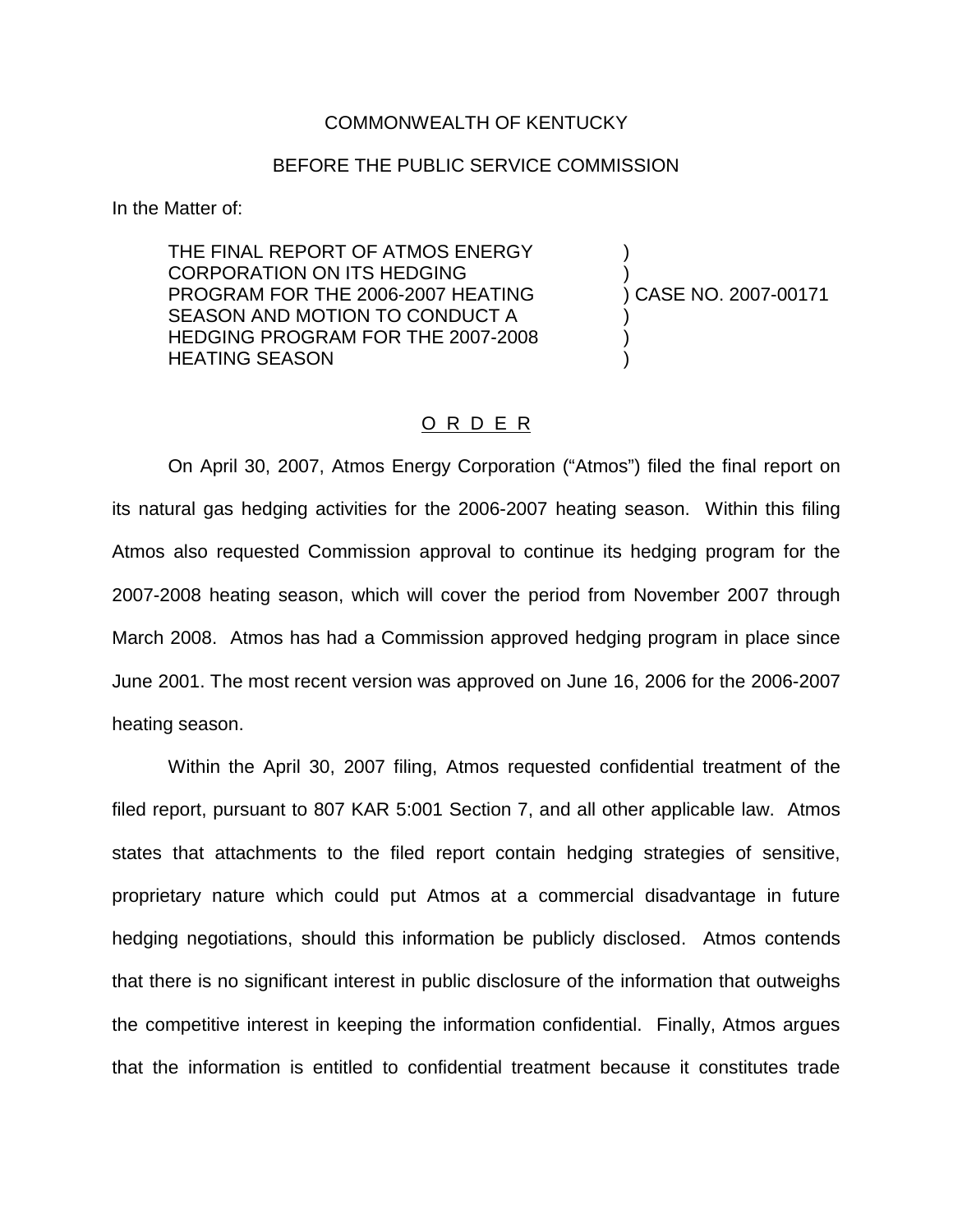secrets under the two prong test of KRS 265.880: (a) the economic value of the information is derived by not being readily ascertainable by other persons who might obtain economic value by its disclosure and (b) the information is the subject of efforts that are reasonable under the circumstances to maintain its secrecy.

Atmos proposes to continue its hedging activities for the upcoming 2007-2008 heating season. The proposed hedging plan consists of futures and no-cost collars, which would be the same hedging instruments used by Atmos for most of its hedged transactions during the six previous heating seasons.

Atmos plans to supply approximately 66 percent of its winter gas requirements from company-owned storage and pipeline storage. The remaining required winter volumes would be divided between market purchases and financial hedges with no minimum, or floor, for its hedged purchase volumes. Any financial hedging transactions would be executed between the time of Commission approval of the plan and October 31, 2007. Atmos would continue to file interim (within 30 days of the start of the heating season on November 1, 2007) and final reports (within 30 days of the end of the heating season on March 31, 2008) on its hedging activities as had been required by the Commission in its approvals of Atmos's previous hedging programs.

Atmos acknowledges that an alternative plan for the winter period of 2008-2009 under which futures contracts would be layered in over a longer period of time might be forthcoming. Atmos explains that layering futures over a longer period of time would offer flexibility to react to market conditions. Atmos contends that layering in futures over a longer implementation period reduces exposure to short term market fluctuations and provides more opportunity to take advantage of favorable conditions. Therefore,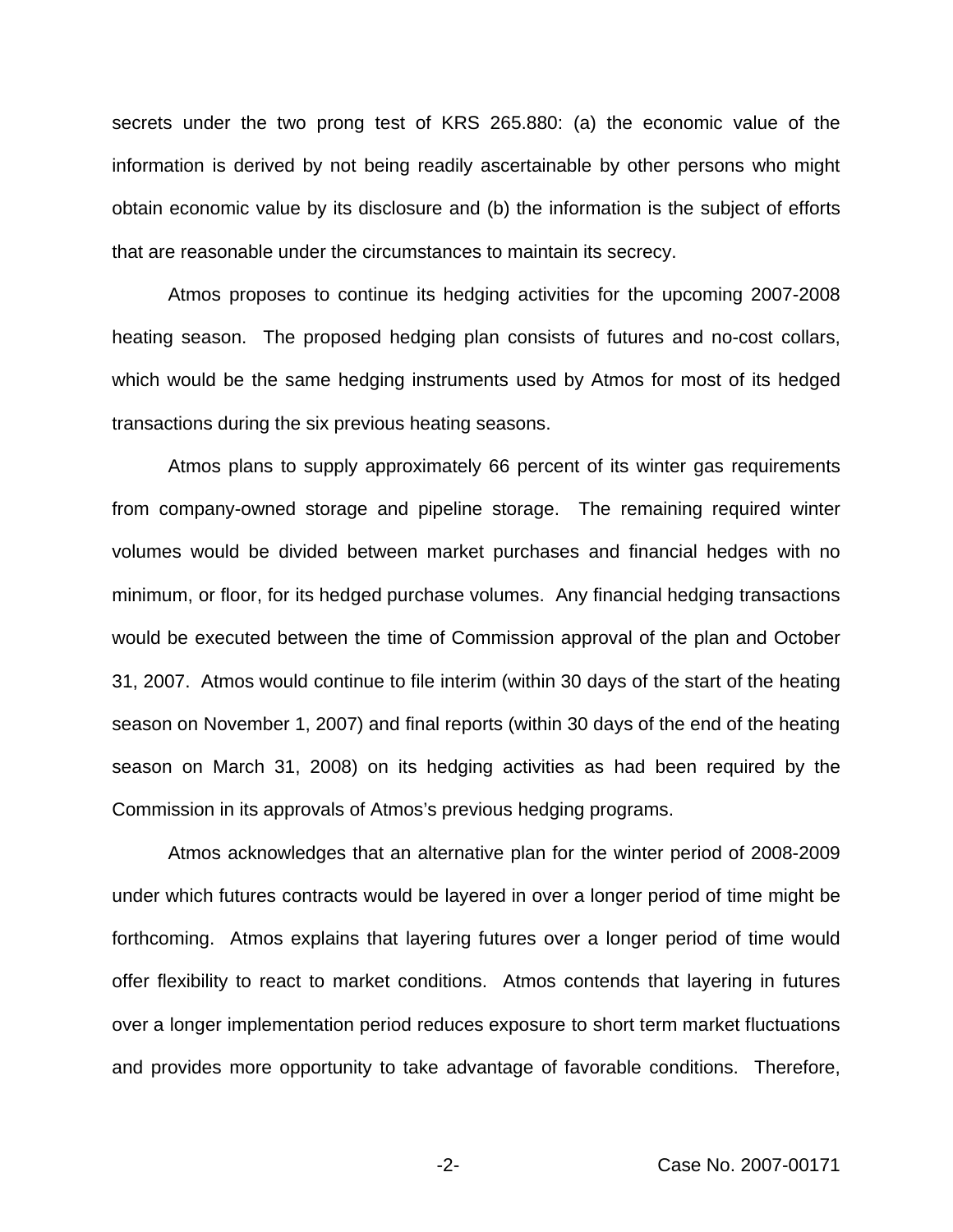Atmos might file its hedging proposal for the winter period of 2008-2009 within the next few months under a separate docket.

## DISCUSSION OF 2006-2007 HEDGING PROGRAM

Low cash pricing in autumn 2006 contrasted sharply with autumn 2005, when producers were working to bring back Gulf of Mexico volumes from the impacts of Hurricanes Rita and Katrina. Due to unseasonably warm temperatures from January through March 2006 producers were left with nationwide storage balances of over 1.7Tcf at the beginning of the 2006 implementation period. This storage overhang was only partially depleted by a short period of summer cooling demand during the April through October 2006 hedging implementation period.

Notwithstanding the storage surplus, winter 2006-2007 futures were not proportionally affected. Due to anticipation of a hurricane season that was projected to be active, winter seasonal prices remained relatively high. The customary \$0.50 to \$1.00 summer-winter spread was eclipsed by a gap of over \$4.00. By the end of September it became apparent that the hurricane season would not be as active as had been originally expected. Winter season prices all fell dramatically. This market correction narrowed the summer-winter spread to a more likely \$1.35 by the end of the winter season on March 31, 2007.

While the approved Plan strategy allowed for financial hedges of up to 50 percent of expected purchases, the actual level of hedging for the 2006-2007 winter season was 39 percent of expected purchases and 12 percent of total expected requirements. The remainder of expected total requirements was covered by storage withdrawals and index priced purchases.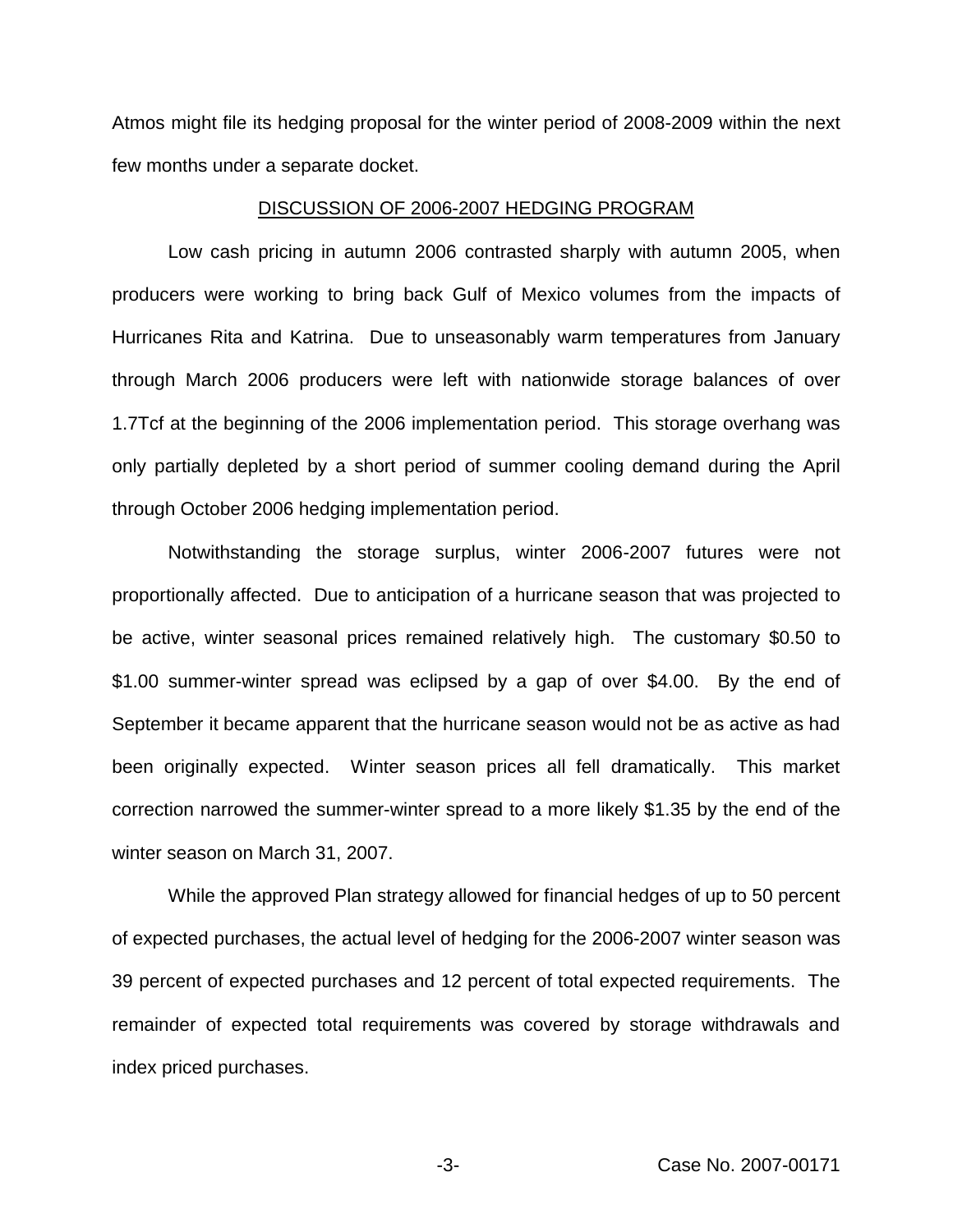Atmos's hedging strategy continues to address the Commission's concerns regarding price stability for retail customers and incurs costs for the program that are acceptable given the level of benefits derived.

Based on the evidence of record and being otherwise sufficiently advised, the Commission finds that:

1. Atmos's report on its natural gas hedging activities for the 2006-2007 heating season should be accepted.

2. Atmos's request to continue its natural gas hedging plan through March 31, 2008 should be approved.

3. Atmos should file interim and final reports on its hedging activities as required by the Commission in its approvals of Atmos's previous hedging programs.

IT IS THEREFORE ORDERED that:

1. Atmos's report on its natural gas hedging activities for the 2006-2007 heating season is accepted.

2. Atmos's request for confidential treatment of the Attachment A of the April 30, 2007 filing is approved.

3. Atmos's continuation of its natural gas hedging plan through March 31, 2008 is approved.

4. Atmos shall file interim and final reports as required by the Commission in its approvals of Atmos's previous hedging programs.

-4- Case No. 2007-00171